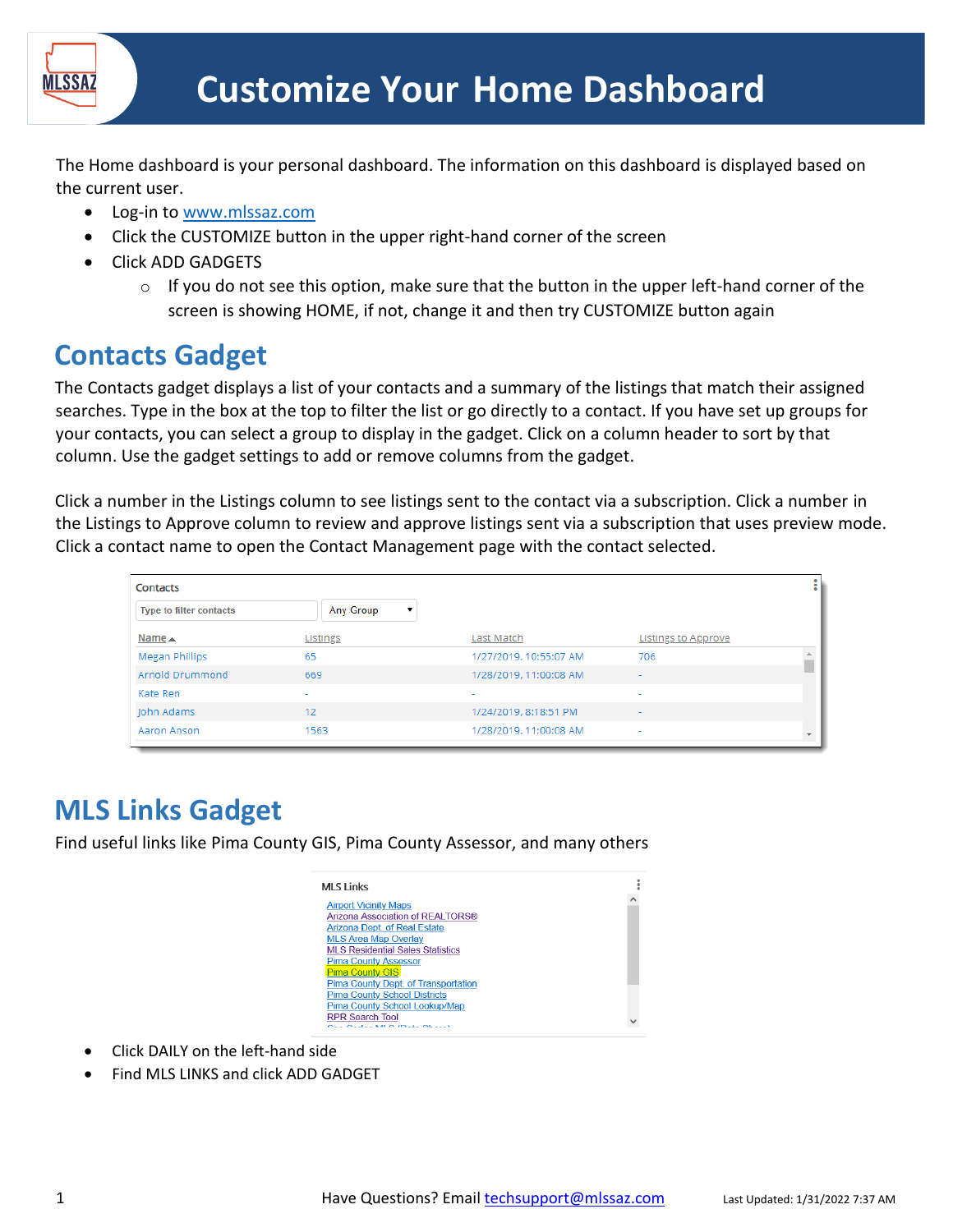### **Hot Sheet Gadget**

The Hot Sheet gadget gives you one-click access to any section of the hot sheet. Click on the header to open the Hot Sheet page, where you can run a custom hot sheet.

By default, the gadget shows listing updates for the past 24 hours. Click the drop-down list at the top of the gadget to change the time frame to 48 hours, 72 hours, or the past week. The newly selected time frame becomes the default for that gadget. If you use the gadget's settings to modify the hot sheet's filters (for location, property type, etc.), the time frame will not change unless you manually change it again.

| <b>Hot Sheet</b>   |    |                       | ŧ  |
|--------------------|----|-----------------------|----|
| 1 week             |    |                       |    |
| <b>New Listing</b> | 26 | Withdrawn             |    |
| Cancelled          | 9  | Extension             |    |
| Closed             | 19 | <b>Back on Market</b> |    |
| Expired            | 0  | Price Change          | 20 |
| Pending            | 23 | <b>Text Change</b>    | 80 |

#### **Saved Searches Gadget**

The Saved Searches gadget displays a list of your saved searches. Click on the header to open the Saved Searches page, where you can view details about all your saved searches. Start typing in the text box at the top of the gadget to find a saved search.

Use the gadget settings to customize the number of searches displayed in the gadget, the order they are displayed in, and whether all saved searches or just favorites are displayed. (To mark a search as a favorite, click the star icon next to the search name on the Saved Searches page.)

| Type to filter searches    |            |
|----------------------------|------------|
| Name A                     |            |
| 300-500K Search            | new edit   |
| 300k to 500k Fargo/W Fargo | new   edit |
| 5 Bed, 2 Bath              | new edit   |
| Aaron's 7 bed search       | new   edit |
| Aaron's Res Search         | new edit   |